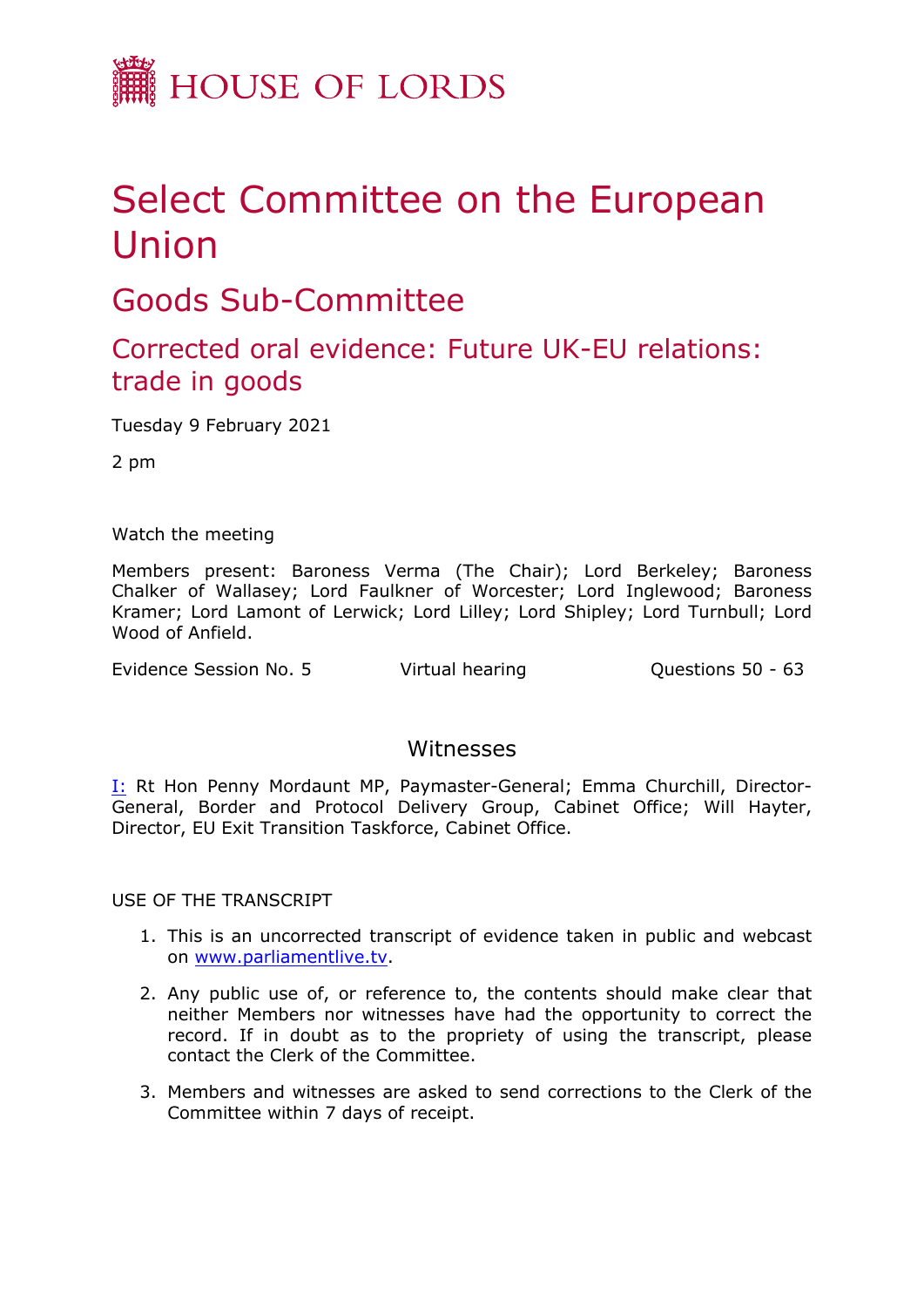## Examination of witnesses

Penny Mordaunt, Emma Churchill and Will Hayter.

Q50 **The Chair:** Thank you very much everybody for joining us for this oral evidence session on future UK-EU relations: the trade in goods. I warmly welcome the Paymaster-General, the right honourable Penny Mordaunt MP, from the Cabinet Office, and her officials, Emma Churchill, who is director-general of the Border and Protocol Delivery Group, and Will Hayter, who is the director of the transition task force.

This session is being publicly broadcast. Penny, if there are any minor corrections to be made to the transcript afterwards, could they be sent to us very quickly? I remind all colleagues that this is a timed session, and I know that a number of colleagues have to join other meetings, so we should make our questions and supplementaries as punchy as possible. Thank you very much indeed.

I will start, if I may, with the first question to you, Penny. In your recent letter to the committee, you stated that the Government's preparations had been executed successfully, yet there has been considerable evidence of disruption at the border. One survey by the Chartered Institute of Procurement and Supply found that 50% of UK-EU traders had faced delays in the last few weeks. How do you explain these delays, and do you think that the preparations themselves may have been insufficient?

**Penny Mordaunt:** Thank you, and good afternoon to your Lordships. The survey that you refer to was undertaken between 8 and 18 January, and as you will know there has been a considerable difference between that and what we are experiencing at the border, largely because of the increasing volumes in freight traffic coming through. We are now in a situation where flow is similar to, if not exceeding, where we were for example a year ago. It is quite considerable, bearing in mind the additional pressures that business has been facing, particularly with the pandemic.

In our reasonable worst-case scenario, we estimated that 30% to 50% of HGVs might not be ready, particularly at the short straits. That has not proved to be the case. If we take the Kent Access Permits as an example, in early January we were looking at 60% of hauliers having the correct paperwork for those. That has now increased to 85%, and by and large I think business has done a tremendous job in preparing. I also think that officials have done a very good job in communicating what needs to be done. I will not go into them in detail, but you will all be familiar with the publicity campaigns to make business, in particular the freight sector, ready for that.

There has been good IT, infrastructure and traffic management planning, and mitigation measures—the mitigation operations put in place by the police were further complicated, of course, because of the demand for Covid testing—and we were undoubtedly helped by the low numbers of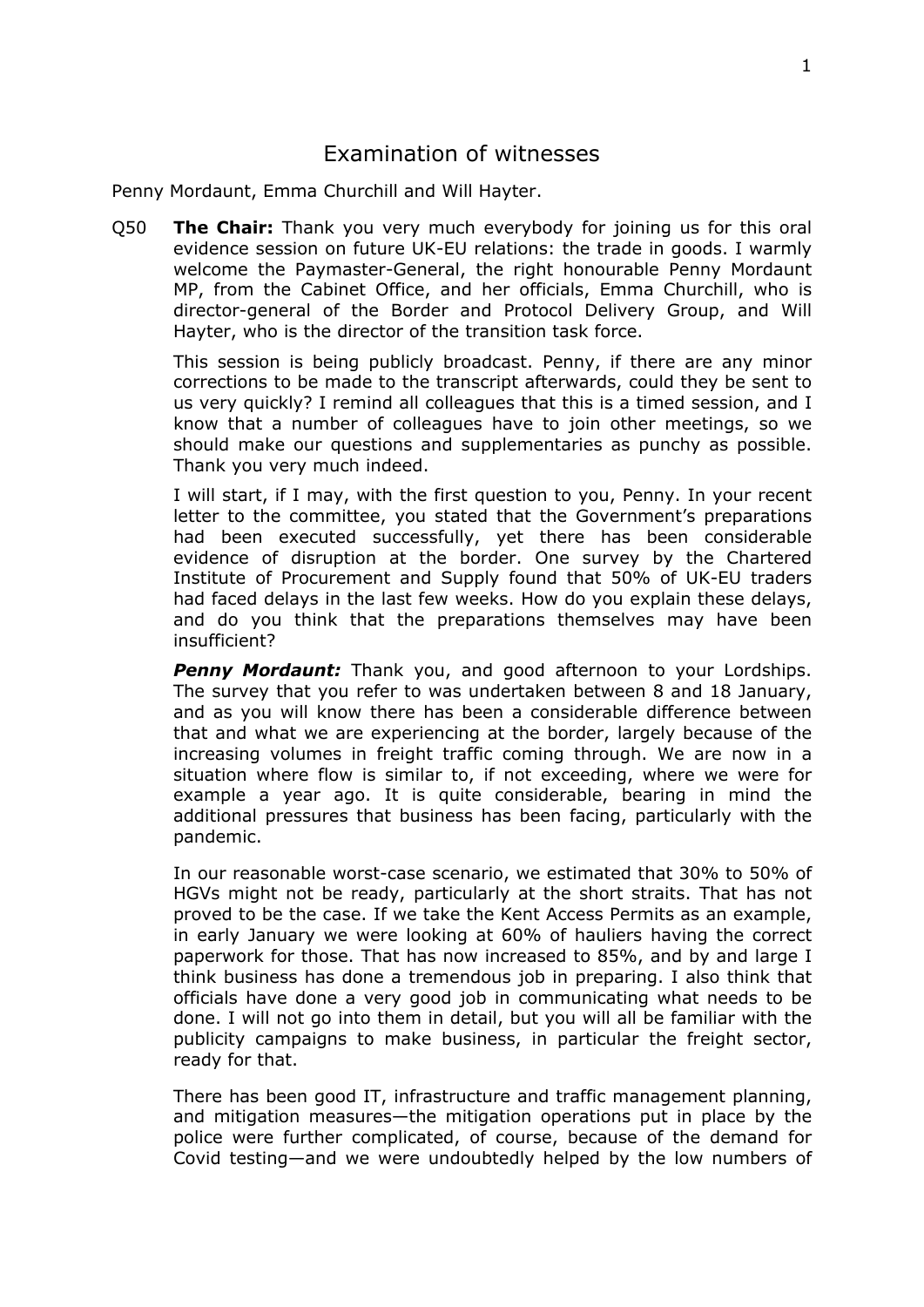vehicles that were crossing initially. Broadly, good preparations were put in place and businesses coped well.

There are also narrow but deep issues, which I am sure we will come on to, such as the IT difficulties with the French system integrating with ours and others. We have worked through some of them. Some of them we are still grappling with, but those are what I would describe as narrow issues. It has been a tremendous challenge, not to underestimate the scale of what we and business have had to do, but it has gone, I think, relatively well.

**The Chair:** Thank you, Minister. That neatly leads us to Lord Inglewood's question about IT.

Q51 **Lord Inglewood:** Thank you, Minister, for coming to talk to us. Clearly, as you have alluded, there is an enormously large increase in the number of various kinds of checks and so on at borders from what there was before Brexit. Are the systems that you put in place working satisfactorily, and, in particular, have there been any successes or disappointments?

*Penny Mordaunt:* A lot of this sits with HMRC, so I will not be able to answer some of the very technical issues. You might wish to direct those to HMRC. I know that a great deal of thought went into what systems we should be using and whether we could have a dual system, and how we could reduce additional administrative burdens on business. Clearly, CHIEF, the system of great interest to you, was an already existing system, a legacy system, and although we all know that it might be creaky in places it was an operational and robust system.

We recognise that things evolve, and certainly when we have been thinking about what the future border might look like we have been very keen to ensure that the interface between our legacy systems, whether they are in HMRC or Defra, can really be seamless and that we create those APIs to enable business to dock with those systems with the least amount of administrative burden.

We have also been very focused on promoting customs agents to help and support business through this. We have also made more than £80 million available to that sector to increase and improve the services that it is offering the freight sector and the businesses that depend on it. Yes, those systems were in place. As I say, there were some glitches with some of the other systems, with people inputting data and not really understanding which particular box they were supposed to be putting things into or with the interface between our systems and the French side. Elsewhere, in terms of information that we were giving out, for example, there was an issue with some of the translation between systems. Apart from that, those legacy systems have held up.

**Lord Inglewood:** Clearly that is encouraging. Are you confident that it will continue to go as well as you suggest it has now, particularly given the capacity issues, not least of all the staffing capacity not only in the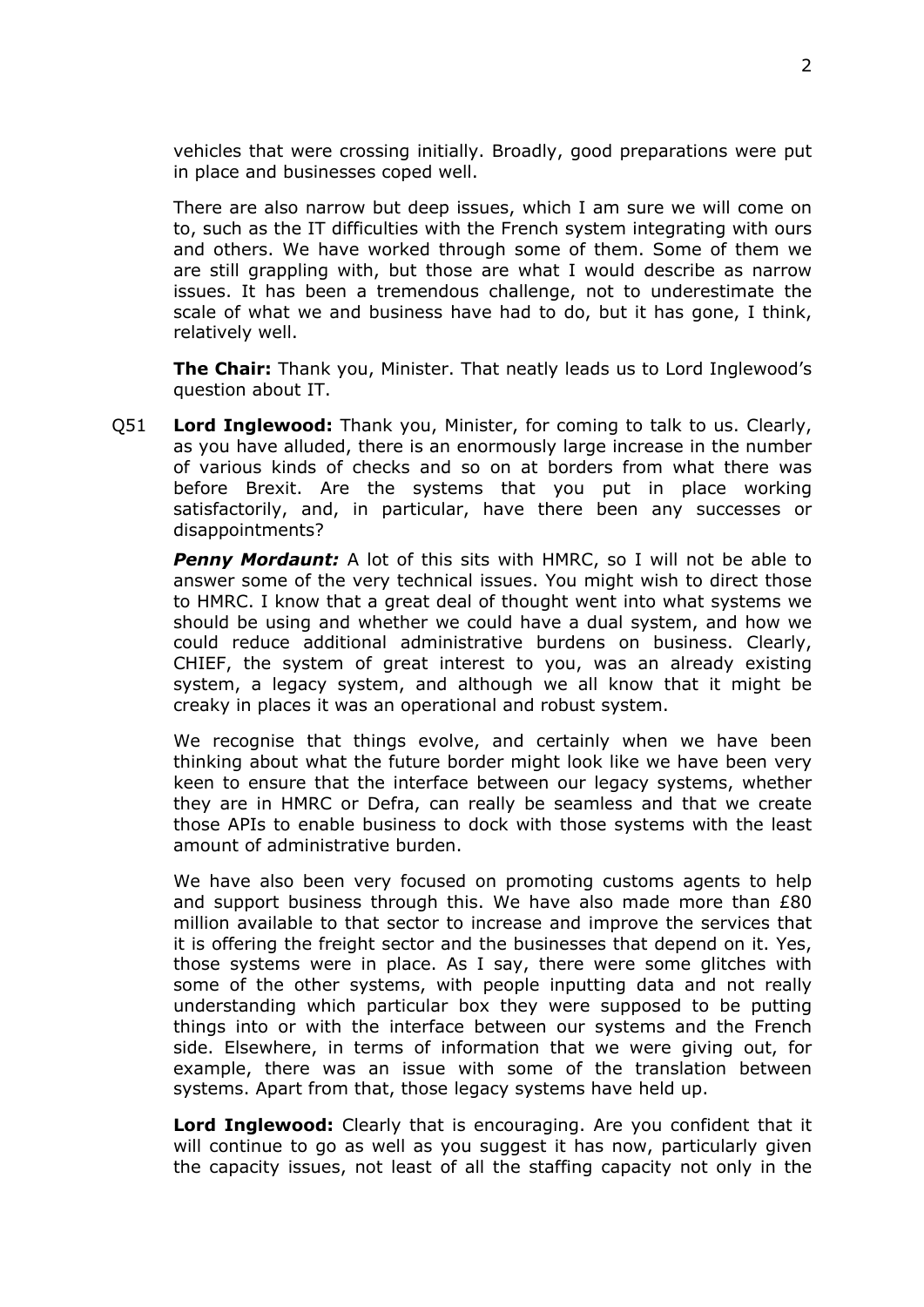public sector but in the private sector, to enable the private sector to deal with its side of the arrangements?

*Penny Mordaunt:* We have reached the end of the transition period, and our phased approach to the border is certainly not job done. There are things that we need to do, but there are also things that we can do to improve things in the future. We were very keen that if there was anything that we or industry were considering for the future border, we did not wait to bring those things online. We wanted to explore and see what we could do early that would reduce the need for vast numbers of people either to input data or to man particular systems.

This is kept under very close review. Clearly there has been a massive increase in numbers of personnel in every area, but particularly in HMRC and Border Force. There has been a lot of financial support, but there have also been a lot of discussions with government for building capacity in the private sector, as you rightly mention.

We are also looking to business to lead the way and to inform us about the systems that it needs to be put in place that would reduce the administrative burdens. The early modelling that was done on what the personnel needs would be for our own systems has not been required, just as quite a lot of the things that we thought might be needed on the infrastructure side have not been required, because as we have got down to the more granular numbers we have really worked through them and have seen that we perhaps have not needed to do what we originally thought. Yes, we are confident that we currently have in place what is needed, and the figures on declarations and on flow substantiate that.

Going forward, we are looking at what else is required, not just the additional people but the other systems that we can build that will make this as seamless and as straightforward as possible.

Emma Churchill might wish to add to that. She is the official who is primarily responsible for making sure that this runs on rails.

*Emma Churchill:* Thank you very much. Coming back to the question about systems, as the Minister was just saying, CHIEF, which of course is the main customs system that has been operational for around 30 years, was successfully scaled up and has been running very well.

In addition to that, we have two new systems, which became operational on 31 December. One is HMRC's GVMS system, which, as you will probably have heard, is being used to support movements under the common transit convention. That has been operating extremely smoothly, which is excellent news, because that is the system that will become crucial when we get to July and implement full import controls on all goods.

The other service that was created and was new for 31 December was "Check an HGV is Ready to Cross the Border", and it does what it says on the tin. It is a web service on GOV.UK which hauliers can use on an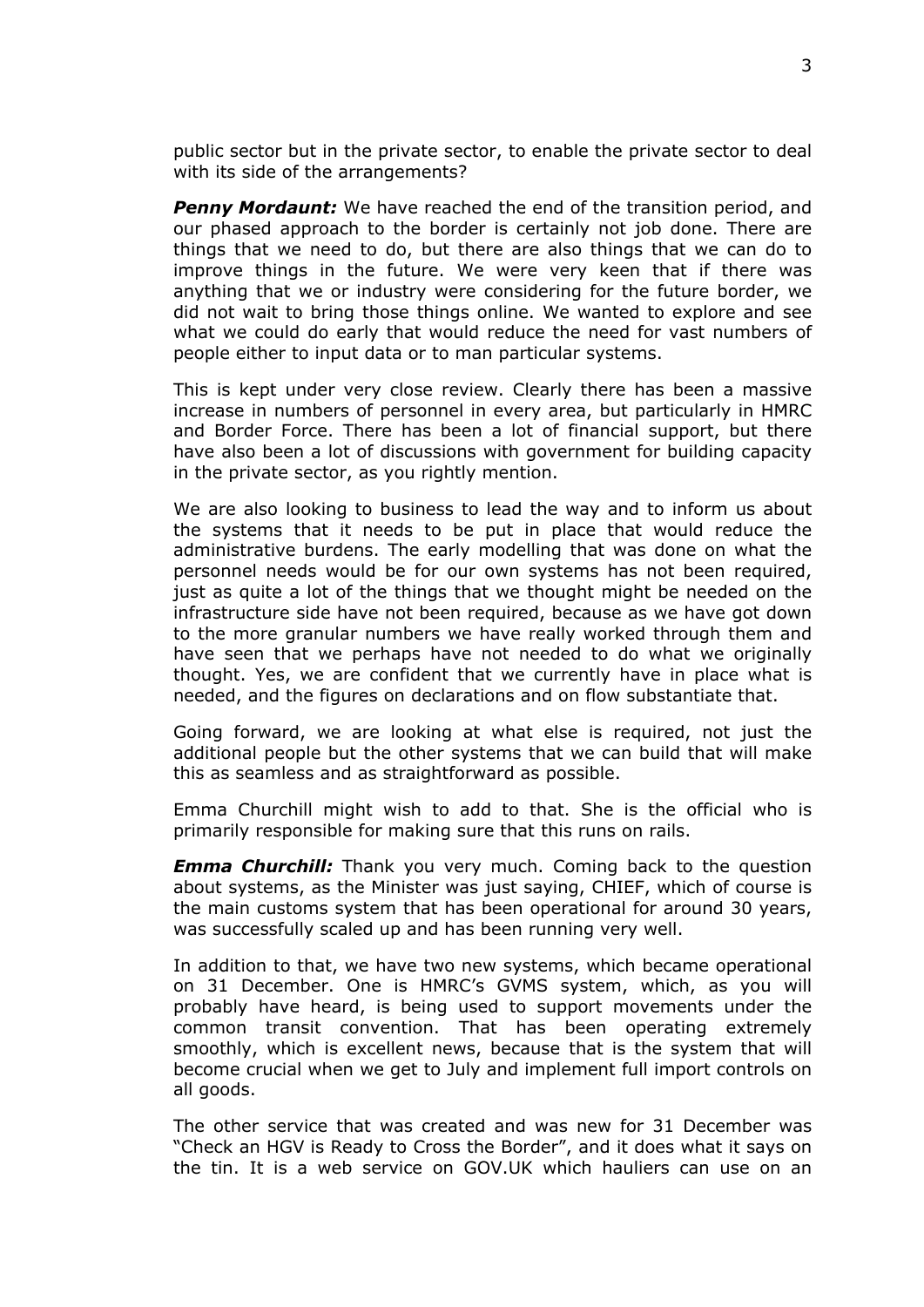advisory basis for all routes. However, they are required to use it if they are making the crossing internationally across the short straits, because it is the way they get their Kent Access Permit.

I know there was some concern before the end of the transition period about whether that system would work successfully, but I am pleased to say that it absolutely has worked. It has worked technically, and, as the Minister was just reflecting, it has absolutely fulfilled its purpose, which is to make sure that hauliers check that they have the right documents for the goods they are carrying before they get to the port.

There is excellent compliance with that requirement, as the Minister was just reflecting on, with 85% of non-GB vehicles passing the relevant ANPR cameras having their Kent Access Permits. That is one of the reasons why the number of turn-backs at Dover and the Eurotunnel has been so low and why there has not been the generalised disruption that might have been feared.

Those are the other systems that I think it is worth highlighting have worked very successfully.

**The Chair:** Thank you very much, Emma. We need to move on. Baroness Chalker has the next question.

Q52 **Baroness Chalker of Wallasey:** Minister, we are very pleased to have you here to give us information. How ready do you consider the UK traders and border officials to be for the implementation of the new customs and SPS processes, which are being phased in from April and from July? We have heard a certain amount of news that that is all in the future and nobody is worrying about it. We are worrying about it, but a number of people seem to have to get it right before it will work from April and July.

*Penny Mordaunt:* Rest assured that we are absolutely focused on it. The most challenging area is infrastructure, but we are making good progress with that. As I alluded to before, some of the things that we thought we might need we realised we do not. At one stage, at my own port we were looking at having 10 gates, but we only need three. It is a very challenging timetable, but good progress is being made now with those preparations.

We have also factored into our plans the impact of the pandemic on businesses' ability to prepare. That was one of the drivers of the phased approach that we are taking. For exports, full controls are now in effect, and traders are currently responding to those requirements. We have had smooth flow, as I previously mentioned. We are absolutely committed to supporting business and industry, as well as building capacity in their support industries. The border operating model has also been updated to take advantage of the agreements that we have put in place, which has helped our planning.

We recognise that the staging of those customs controls also increases some fiscal risks. We are working with traders to really help them to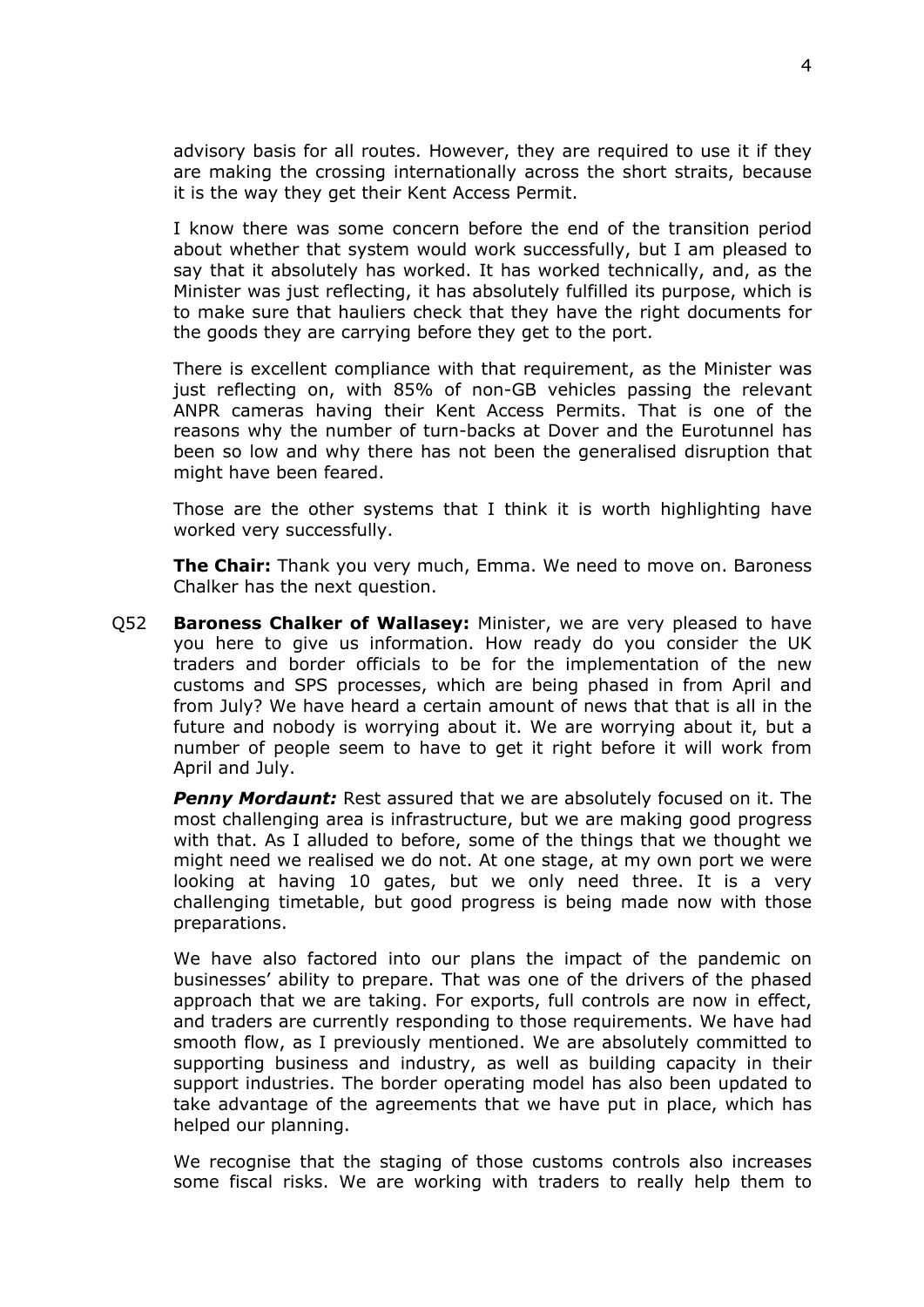understand their obligations, while also putting processes in to deal with the highest-risk traders. We are also ensuring that where we can spot good opportunities we can develop things like the Trader Support Service, listening to business and its needs as the weeks go by, and that we take up those opportunities and start those new projects, again to ensure that things are as smooth as possible.

We have done a huge amount of work with port health authorities, local authorities, the Animal and Plant Health Agency and the Food Standards Agency to ensure that we have the right training for additional staff in place, and that the standards required will be met. Emma may wish to add some detail to that.

**Baroness Chalker of Wallasey:** If tariffs are to be paid at the port for imports, are we certain that the banking arrangements will be sufficient to clear those imports, when basically it is the haulage driver, not the company, who is present at the crucial moment when payment is demanded?

*Penny Mordaunt:* As far as I am aware, banking has not been an issue in that respect. Emma may be able to say more, but it has not appeared bright red on any dashboard, as far as I am concerned.

**Baroness Chalker of Wallasey:** Let us say it is a little bit orange, so perhaps Emma could look at it.

*Emma Churchill:* I will come in on those two points. The collection of tariffs and duties does not happen at the border in quite that way. For movements under the common transit convention, for example, there are a series of guarantees that operate, and tariffs are paid away from the border.

Going back to your question about trader readiness for April and July, all the communications in the run-up to the end of the transition period were not just focused on the changes that were going to happen in January. The border operating model which the Minister mentioned, the step-bystep guides, the checker on GOV.UK and all our webinars have been focused on the totality of the change that was happening as we staged controls in. That information has been available.

I think we have an advantage in working with businesses to prepare them for April and July, in that there is complete certainty that the change will happen. We found in the autumn in our discussions with businesses not only that they were focused on Covid, entirely understandably, but that there was a sense that people were waiting to see what happened with the deal before they prepared, even though, of course, many of the changes, given that we were leaving the single market and the customs union, would happen in any event. Now that we have complete certainty about what will change in April and what will change in July, I think that will help us in our discussions with business and the way we help them to prepare.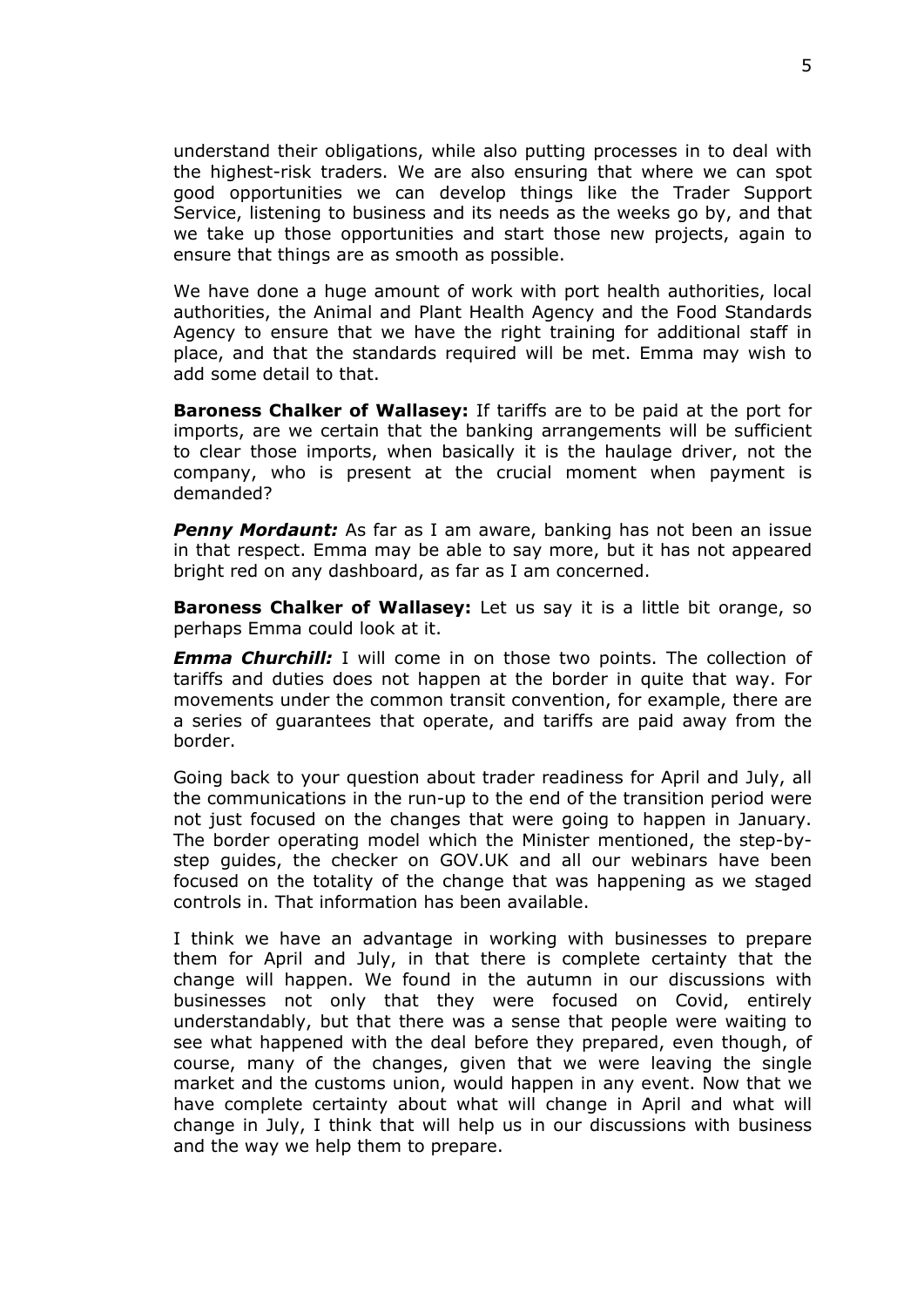We have also learned some lessons from the communications that we were putting out and the way we helped businesses to prepare for the end of December. In a lot of the feedback from business representative organisations that we received was the plea to make sure that our guidance was actionable and that we included alongside it the kind of operational case studies that really helped not just with what people had to do, but how they had to do it. A lot of the material that we have been able to put out is now responding to that request from business.

Q53 **Lord Berkeley:** Thank you, Minister, for a very comprehensive list of what is happening in the short and medium term. Would you agree that your success will be measured by your customers, the businesses, particularly by those who give up because it is too difficult?

You mentioned the question of infrastructure and your own port of Portsmouth, which you and I know well. As an example of the lack of buildings, Portsmouth is the main port for live breeding animals coming in and out. It is a very important market, as you will know. It is a local authority port, but it has just announced that this business will have to stop because the Government re refusing to fund the necessary building. Is this something that the Government believe should all go through Dover and have a Kent passport? Surely there should be competition between the ports and government should not be choosing which port based on reasons of their own. There should have been a competition, or government should fund the complete buildings. I would be interested in your comments.

*Penny Mordaunt:* The local authority has said that it has decided not to pursue it, but as far as I am concerned it is still a live issue, because it is important to the port's development. We have built up a business of about 30,000 exports. We do not do live animal exports for slaughter. This is for breeding purposes, particularly racehorses.

We have been very conscious when operating the Port Infrastructure Fund that, as well as trying to support what is needed for national infrastructure—hopefully, there will also be payback to economic development—we guard against unintended consequences. There are two issues for me, if you are asking for my opinion. First, is this a necessary piece of infrastructure for the UK? Would we be more resilient with it? I think the answer to that is yes, and that is supported by the National Farmers' Union as well. Secondly, what are the unintended consequences of not building it and having, for example, to rely on inland sites or something else? I want to ensure as the local MP that we are not only retaining that business but developing it.

It is still a live issue. I am not involved in the support infrastructure decisions, of course, and would not be involved because it is my own patch, but that issue is not closed. There is ongoing dialogue. I know that a great deal of thought is being given to how we might do that or other infrastructure that was considered to be necessary outside the Port Infrastructure Fund. Officials, CDL and the Defra Secretary of State have been very focused and engaged on this issue, as I continue to be. What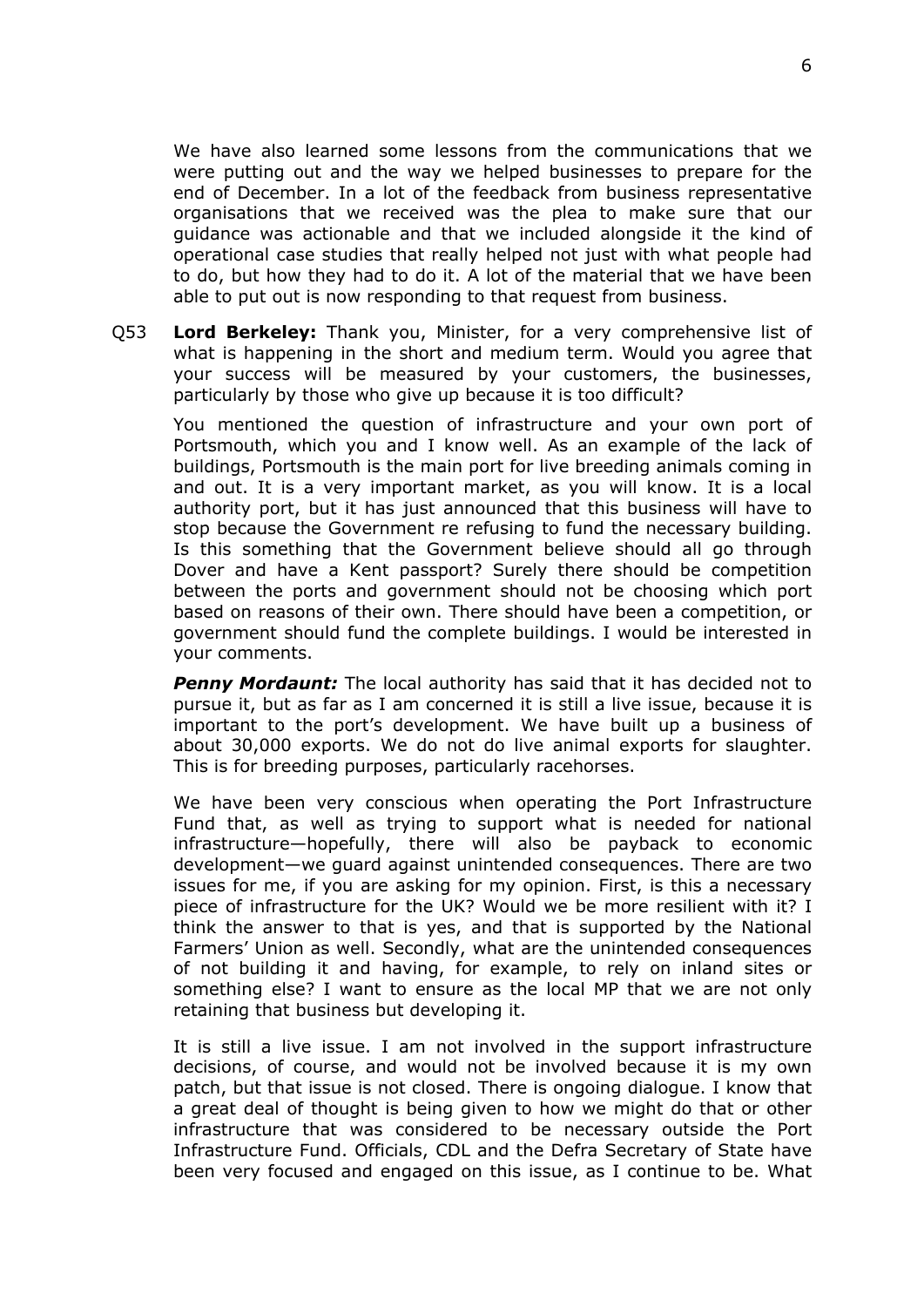we did not want to do is let that one part of the port hold up the infrastructure that we knew needed to be built, so Portsmouth and elsewhere are cracking on with the other aspects of that.

Q54 **Lord Turnbull:** Thank you, Minister. The businesses and trade associations we have taken evidence from acknowledge that the Government have produced a great deal of information, but therein lies the problem. It is voluminous; people have talked about 4,000 pages of guidance and that it is mainly generic. They say that what they need now is something that is more business-specific, some way in which they can get advice after you look at a company's business model, where it gets its supplies from, how it processes it, who it is exporting to and how, and what paperwork is required for that.

They also recognise that they cannot expect HMRC to be the source of this advice, so they have to find it in the market somewhere. If they can find it, there is then the question of the cost of it. There are some funds available, but is that sufficient? Should there be further support for businesses? It could be in the form of tax relief or grants to enable companies to get the advice that would enable them to navigate through this huge amount of information and which they can then act on.

*Penny Mordaunt:* I know the Chair wants to keep this tight, so I will say yes, I think there is a demand for that, although we have done more than just put information out there. There has been a lot of engagement: there have been thousands of discussions between officials and businesses to give them as bespoke a service as we possibly can, such as the Trader Support Service. More long term, there is a need for that bespoke advice and support for investment and other decisions that businesses might also have to make.

We are in discussions with Treasury at the moment regarding this, but I think you are correct that there is a need, and we are looking at the best way for us to meet that need as well as the additional cost of doing so.

**Lord Turnbull:** I have only one other point to add. Some of the help that is needed may only be one-off. Once someone is taught how they can work the system correctly for their particular business, they may need no further support, but for that one-off support they may need extra help. It may not be an ongoing expense for the Treasury, but something is needed right at the start of this process.

*Penny Mordaunt:* That is very well understood.

Q55 **The Chair:** Thank you, Minister. If I may, I will ask you the next question. One of our witnesses argued, and this is their quote, that "the agreement was negotiated and drafted with a view to making it a dynamic agreement, in the sense of allowing the trade partners to continue to shape the agreement going forward". To what extent do the Government share this view of the TCA as a dynamic agreement? Which specific elements of the agreement would they identify as dynamic, and what are the Government's priorities in these areas?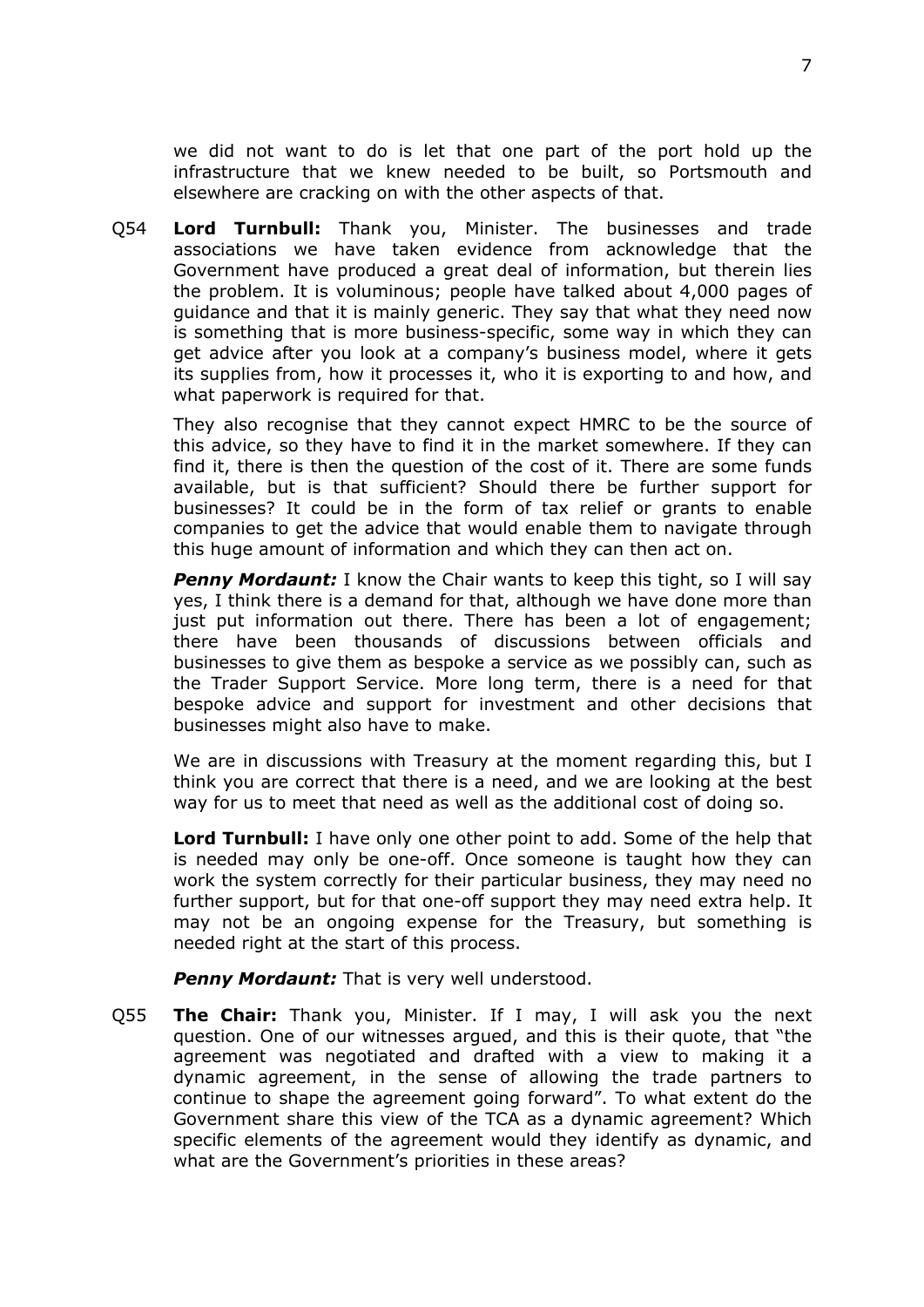*Penny Mordaunt:* We would, to a large degree, share that view. There are some areas that committees under the agreement could look at, and I think there is scope for improving co-operation. The partnership council can amend within the scope of the agreement itself, and where there can be developments and improvements we would certainly want to make those. We are currently in the process of setting up those bodies, so we are at that stage. I cannot give you timetables on that, but we will obviously keep Parliament up to date.

Regarding setting out a strategy for that, clearly there are things that we are focused on at the moment with regard to how the protocol has been operating and other easements that we might wish to see, and that is what I think you will see us focus on in the short term, but clearly we will want to set out a strategy.

I cannot give you any more details on that today. We have ambitions on standards and improving facilitation, and there will be other opportunities. I do not know whether Will wants to give any more details on that, but we cannot give you too much detail on that today.

**The Chair:** If I may, Minister, Lord Turnbull has a supplementary first, so if Will has something to add to your commentary, he may do so straight after.

Q56 **Lord Turnbull:** I want to get a sense that there is some urgency to this. This suite of committees seems to be there to do two things. One is to deal with things that are recognised as unfinished business, like professional qualifications. The other is snagging, which is to see where something is not working very well and needs early attention. Michael Gove has already announced that Northern Ireland is one such area. Are you actively assembling a shopping list, in a sense, that you want to go back to the EU on reasonably quickly?

**Penny Mordaunt:** The short answer is yes. We have a very clear view of where those snags are, and it is work that Michael Gove is leading on. Much of this does not require formal structures under the TCA to be set up and formed. It is really about us looking very pragmatically at how things can be improved. Of course, there is already a range of improvements and easements within the UK Government's gift that can be made, or under the Joint Committee, before you have to go anywhere near the protocol and how that operates.

We are looking at those things, and we know where the snags are. We are monitoring the situation in real time, looking at data and at how we can make improvements. That is very much a large piece of work that is going on.

Q57 **Lord Lilley:** Minister, welcome. Several of our witnesses from trade associations speculated that traders might pay tariffs rather than demonstrate that their goods were of British origin under the TCA's rules. On the other hand the World Trade Organization carried out a study called *New Evidence on Preference Utilization*, which found that even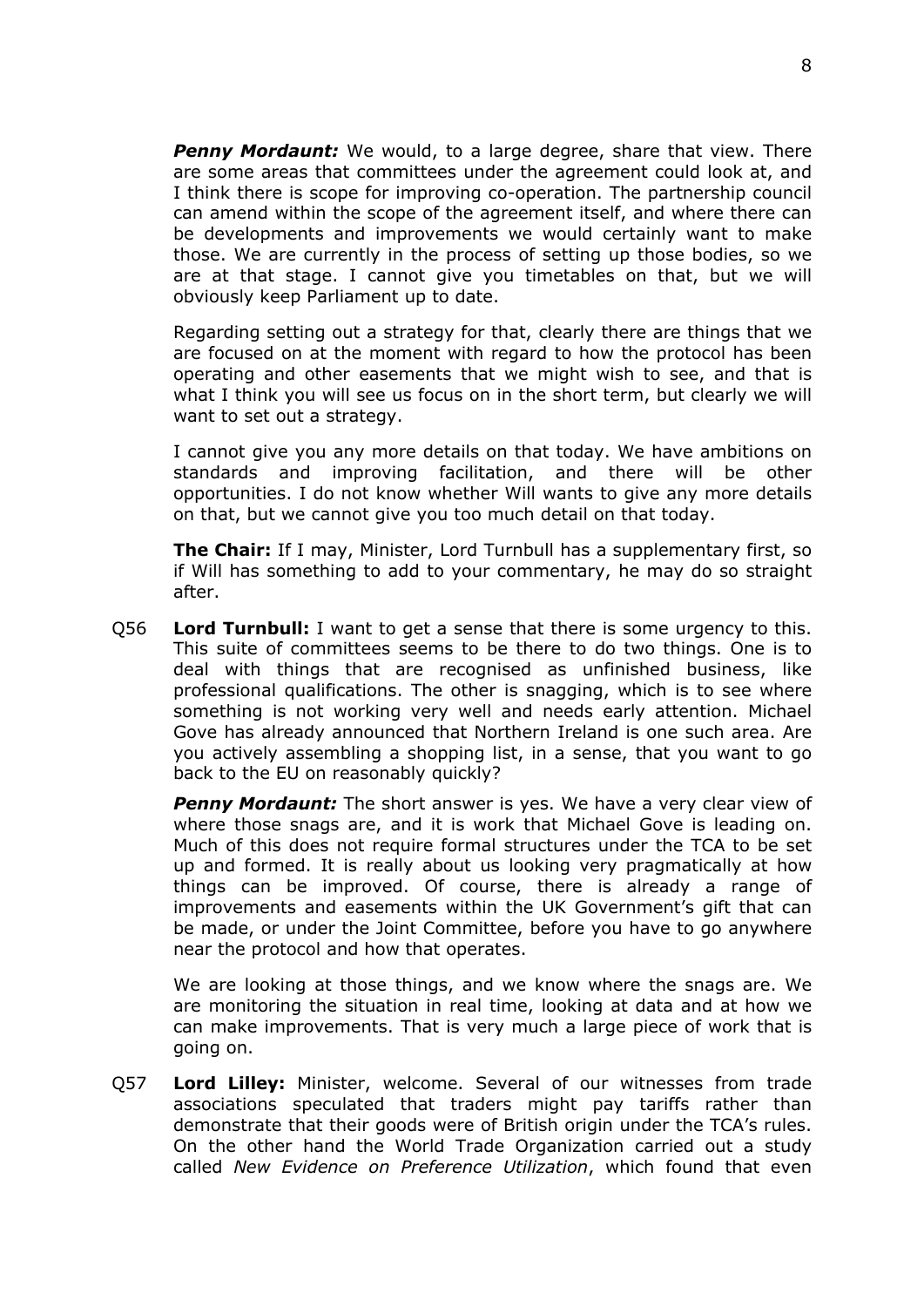where the saving on proving you were compliant with the rules of origin was only 1%, 80% of traders claimed it, and obviously far more did where there was a more serious tariff at risk.

Do you have any data so far showing how much use is made of preferences and how many people are choosing not to claim preference when they could?

**Penny Mordaunt:** We are collecting this data, but there is a lag on it being helpful of about three months. I cannot give you a date when we will have that in a reasonable shape, but I think it will be roughly next month. It is important that we look at that, and we will do so.

**Lord Lilley:** Presumably there will be an initial process. The main cost is working out the tariff lines and origin rules for your good and applying them in most cases. You will presumably find the worst use of preferences in the first three months.

*Penny Mordaunt:* Yes. We have to look at the context and the time period in which the information is being collected, but it is important that we look at that data.

**Lord Lilley:** The other thing that has taken many of us by surprise is the strange EU rule whereby if a good leaves the EU, even if it is 100% made in the EU, and is exported outside the EU, for example to Great Britain, but is then re-exported to the EU, for instance Ireland, it is then treated as a third-country good and the EU applies its external tariff to it, which effectively makes it impossible for distributors to operate in GB covering Ireland as well as they have done traditionally.

The EU has only ever made an exception to that in the Swiss trade agreement and the CETA agreement. Is there any prospect that we could get the EU to make an exception for us as well, or for Ireland, as it is putting up the cost of goods to Ireland?

*Penny Mordaunt:* We are very aware of this issue and its disproportionate impact on particular business models. We are continuing to work very closely with industry to support it. We are also looking to see whether there are other things that we can do, whether through further negotiations, as you alluded to, or through applying particular procedures and reliefs to things like warehousing and returned goods relief—those sorts of issues. We are methodically working through all those things, and we are working very closely with industry to understand the impact on it and what support and other things we could ask for that would be of most benefit to it.

Q58 **Baroness Kramer:** Minister, thank you for coming. Could I ask you about conformity assessments? Obviously we did not get the mutual recognition that we would like to have had, but now that you have been able to see a little bit of the TCA in practice, what estimate are you making of costs that may fall on businesses as a consequence of conformity assessment requirements, and are there some potential mitigations that you are looking at?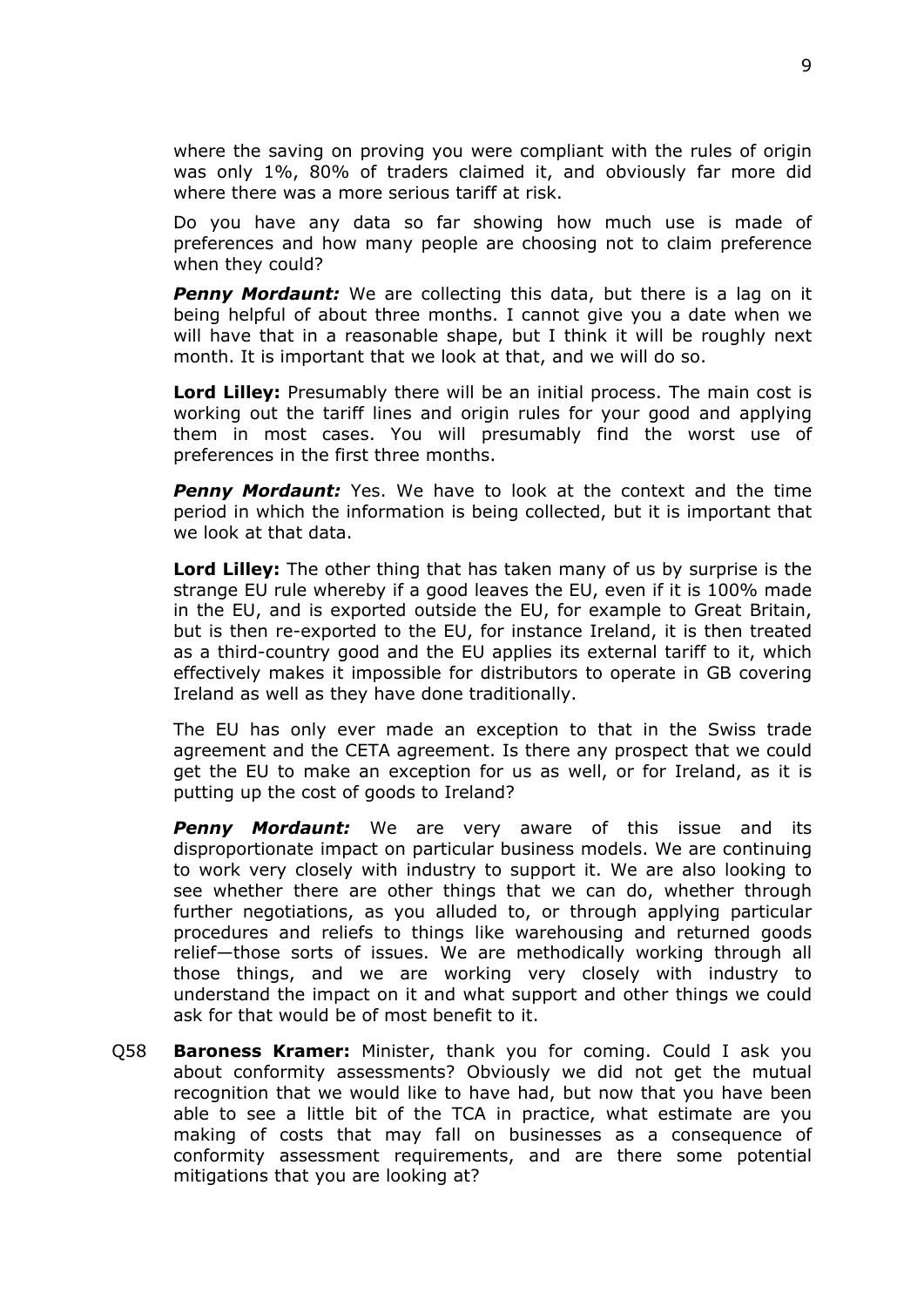*Penny Mordaunt:* We did propose a mutual recognition agreement, but the EU would not agree to that. Obviously we have a strategy to promote international standards as well, and there are the five sectoral annexes on provisions covering key sectors that we were particularly concerned about.

I do not know whether Will wants to say any more and give any more detail on the negotiations and the strategy going forward. We recognise the challenges industry faces on this and wanted to give businesses the time to adapt and implement the new UKCA product marking system.

*Will Hayter:* I could perhaps give one example, which is the measures on mutual recognition of good manufacturing practice for medicines, which avoids duplicating steps, making trade easier for the pharmaceutical sector. That is one example.

**Baroness Kramer:** Do I understand you to be suggesting a template?

*Will Hayter:* It is an example of one of the sectors that was covered in the annexes to the TCA which the Minister mentioned.

**Baroness Kramer:** I take it that you are not taking this as a template to apply to sectors that were not covered by the TCA. That is helpful, thank you.

Q59 **Lord Shipley:** Minister, you will understand uncertainty for businesses over the level playing field and what it will mean in practice. Can you tell us what the key opportunities are for regulatory divergence from the EU, and how likely it is that the Government will choose to diverge in a manner that risks triggering EU retaliatory measures under the rebalancing mechanism? As a supplementary, to save time in a moment, are you doing contingency planning with respect to the level playing field?

*Penny Mordaunt:* Regarding the risks of retaliation, we think that would be a rare occurrence. We think that the bar for that, or for enacting any mechanisms, is extremely high. We do not anticipate that that will be a regular occurrence.

Clearly there are opportunities, and the focus that we have set out has been on job creation, promoting innovation and protection for workers and the environment. We have been very clear about our ambitions there.

We announced the consultation on a UK-wide subsidy control regime on 3 February, and we have set out our key focus and aims, which are: the economic regeneration of the whole of the UK, the four nations; the strategic interventions that will work there; and promoting our competitive edge. In all of this I would say that we are very mindful of our international commitments, including those in the TCA. We are starting that process of developing that strategy, but we do not think that retaliatory measures will be the norm. Certainly we are looking at these aspects in our contingency planning.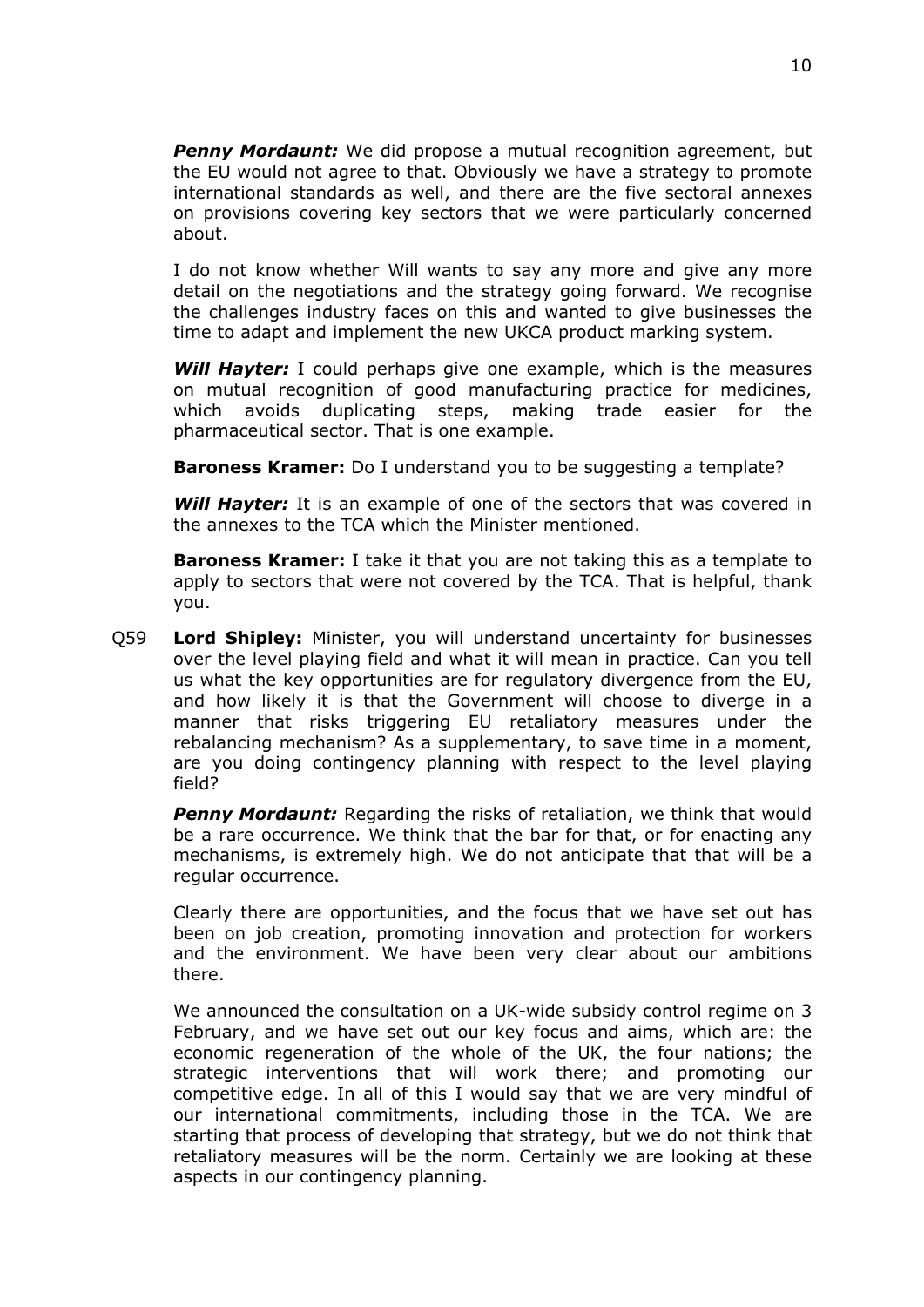**Lord Shipley:** To be clear, you do not expect the rebalancing mechanism to be used very much.

*Penny Mordaunt:* That is correct. That is our assessment.

Q60 **Lord Wood of Anfield:** Thank you, Minister, for coming today. I would like to ask you about state aid. Obviously there are various candidate sectors and industries that might be considered your priority for state aid, such as sectors that you could not previously assist under the EU regime, sectors that are hugely affected by Covid, or sectors affected by the change to the new post-Brexit regime. Could you give us a sense of the Government's priorities for state aid in the coming months and years?

**Penny Mordaunt:** Again, I would draw your attention to the comments I just made about the BEIS consultation. There are clearly candidate sectors and people who have understandably been very vocal about the opportunities here. We have set out our strategic priorities. We want to understand how we can enable those industries to maximise the opportunities that are there now in every part of the UK. We are also taking advice and views on how we manage the most distortive kinds of subsidies and on how we can oversee this and what kind of independent body we need to ensure that. We have already set out in the United Kingdom Internal Market Bill how we want to ensure that it does not distort the internal market.

With regard to particular sectors, I think it is too early to give you any further information, but the base consultation closes at the end of March, so we should not have long to wait before something more substantial can be discussed.

**Lord Wood of Anfield:** I appreciate that. Is it your or the Government's view that leaving the EU gives us a lot more latitude on state aid than we had before?

**Penny Mordaunt:** It certainly enables us to focus on supporting those businesses with the innovation that we want to see and to focus on supporting our wider objectives, such as our environmental objectives. So, yes, it gives us more flexibility in that respect. We are also absolutely committed to our international obligations, and indeed to the ones under the TCA.

**The Chair:** It came to my mind as you were speaking that we may want to draw you on the proposals to help the businesses that are especially hit by Covid and the sectors that have been affected by Brexit.

*Penny Mordaunt:* There is a whole raft of things that we are doing that are not just directly related to future subsidy regimes or to any of the services that Emma has outlined earlier. There is a great deal of focus, in Treasury and in the Prime Minister's levelling-up agenda, on ensuring that we have a bottom-up plan for every part of the UK. Clearly there are certain sectors that have been particularly hit by this, and I hope that the disruption is short term, in part because of changes the EU has made to how it is looking at things. We had George Eustice's Statement yesterday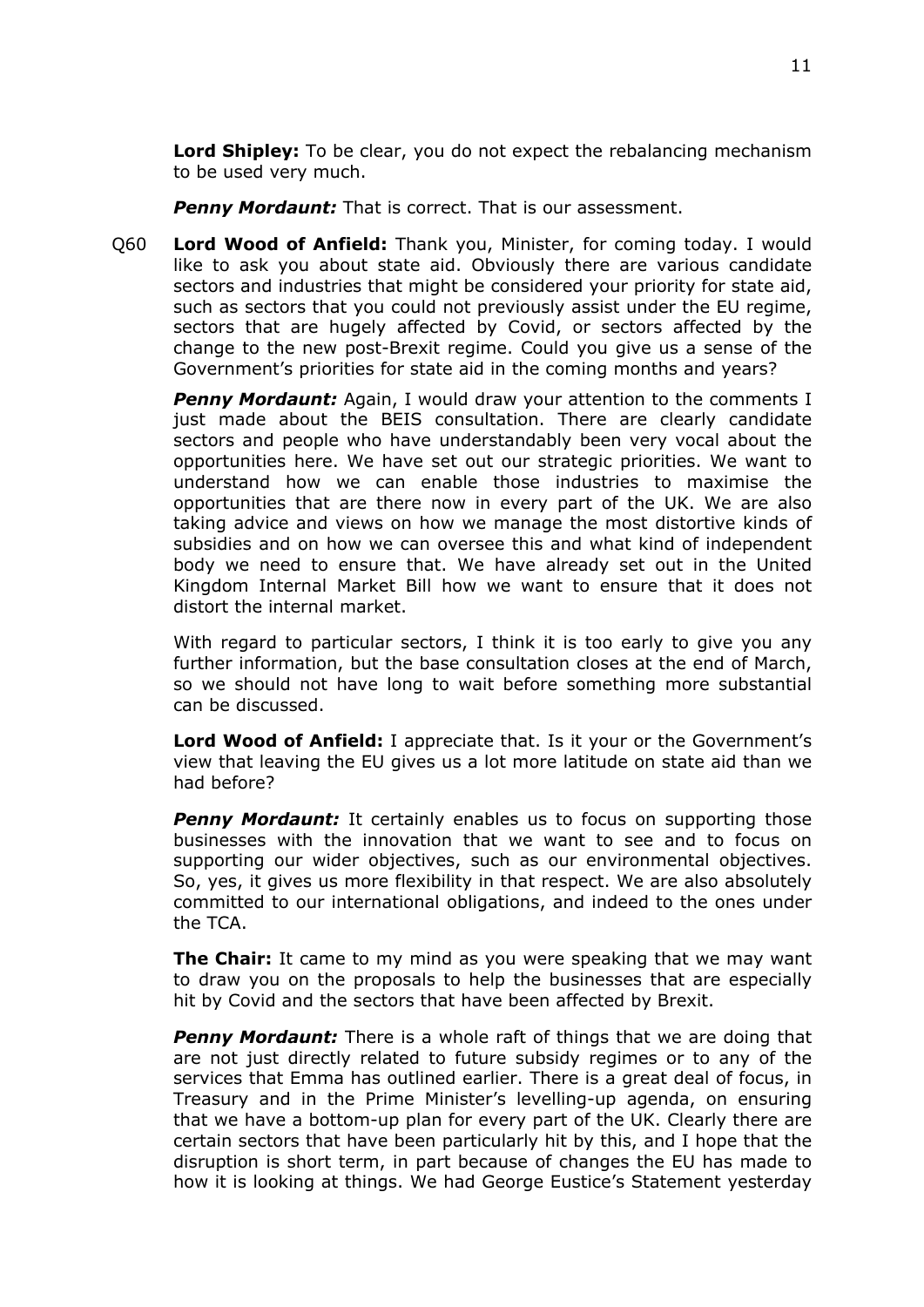on shellfish, for example. Clearly there may be a focus on more investment to meet our ambitions for the fishing industry with regard to processing and so forth.

It is very clear what the opportunities are, and now we need to ensure that every part of the UK has the infrastructure and the capital it needs to make use of those opportunities. I could talk for days on what is happening across each sector, but perhaps the time would not allow me to do that.

Q61 **Lord Lamont of Lerwick:** Good afternoon, Minister. Could you say something about VAT? A number of our witnesses have included this in their list of burdens, and obviously there is a big change taking place with VAT payable at the point of import before the release of goods. There is also the issue of VAT payable on packages to a value below £135. All these have been mentioned by witnesses. I know the Government have introduced the postponed accounting system. Is there anything else that you think you can do, or is this just one of those things that is a teething problem?

*Penny Mordaunt:* Some of those changes, such as the removal of the low-value consignment relief, were done in part because the view was that the system was being abused. We are very aware of the issues that you mention.

The other thing that we have done to try to help has been ensuring that businesses are using brokers, freight-forwarders and other services to give them the advice and the technical support that they need. I also know that Treasury in particular is very focused on this suite of issues going forward.

Q62 **Lord Faulkner of Worcester:** Minister, it is great that you have come to see us. Like all my colleagues, I am very pleased to be able to thank you for your time today.

My question is about groupage. Some of our witnesses have said that this is becoming a particular problem, and one witness from the FDF told the committee that "it will be difficult for SMEs that rely on groupage. You can get it right as many times as you want, but if someone else gets it wrong, the lorry is held up". There has, as I understand, been an agreement between Defra and the Northern Ireland Department of Agriculture, Environment and Rural Affairs to agree a new haulage model. Can you say a word about that? Is anything similar being planned for links between Great Britain and the European Union, as opposed to Great Britain and Northern Ireland?

**Penny Mordaunt:** Yes, absolutely. I will mention a few things, and then I think Emma might be able to give you more detail about where we go next. We issued some guidance at the end of January just on practical mitigation. There is also the groupage export facilitation scheme, and we have set up logistic hubs to try to give businesses more options.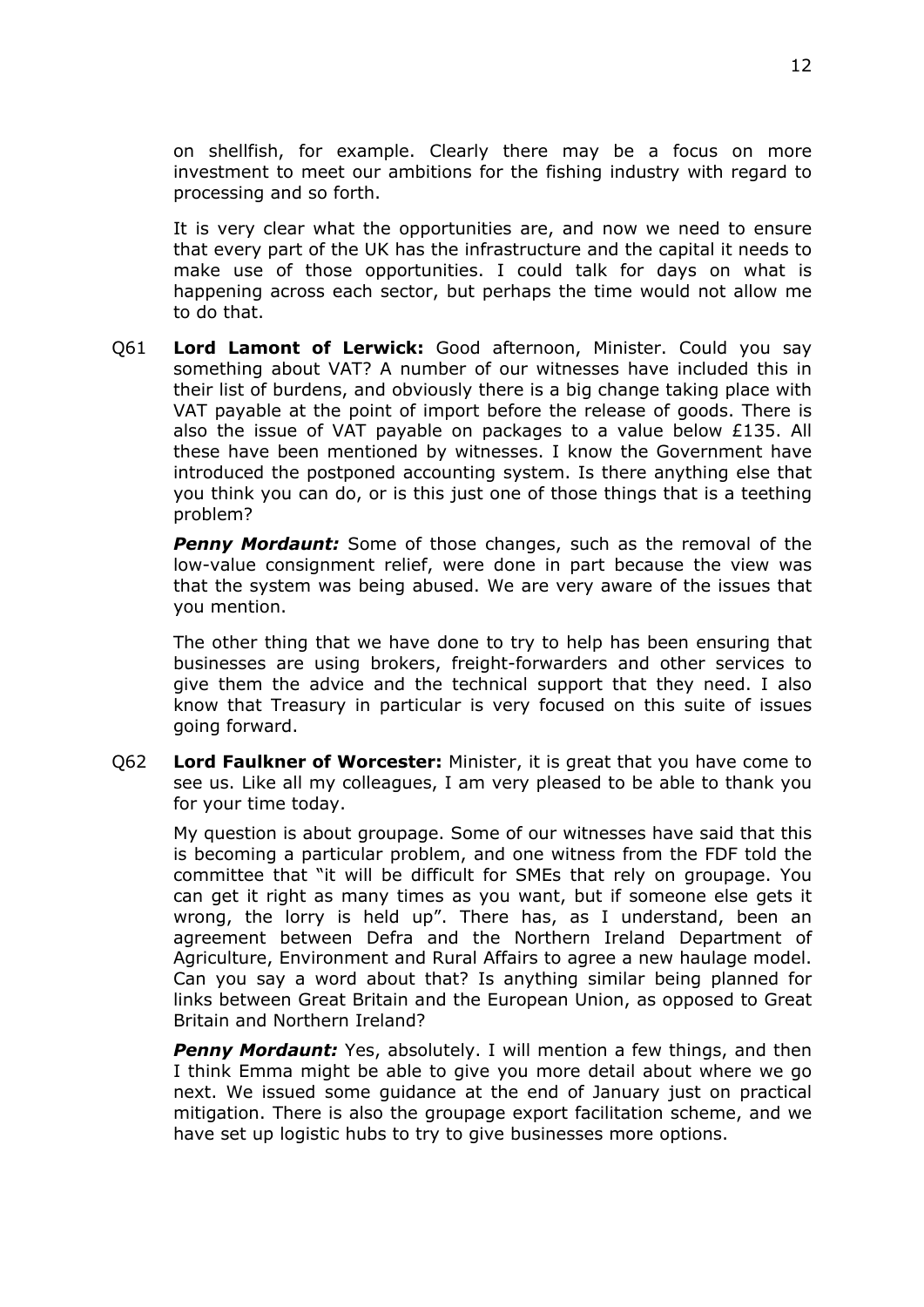You alluded to a separate working group with regard to the Northern Ireland Protocol and the groupage pilot, as it is being referred to, between Defra and DAERA. Logistics UK is involved in that.

We absolutely want to ensure that we have some practical answers to this. That pilot is one of the examples of what we already have within our gift, without having to make any changes with regard to the EU. Maybe Emma can say more about how we might build on that with regards to the rest of EU, as well as to the island of Ireland.

*Emma Churchill:* Thank you very much, Minister. That is right. This was one of the issues in particular that were raised by hauliers moving goods from GB into Northern Ireland. Of course, exactly as you expressed, the challenge of the groupage model is that if one part of the consignment has not been sealed correctly, particularly when it comes to SPS goods, that can cause a delay to all.

Defra and DAERA—and Logistics UK; the Minister is right to say—worked very closely with Defra and DAERA colleagues on the new guidance, which sets out two different models that can be used. One is a consolidation hub, whereby the mixed products arrive in one specific premises and are consolidated and certified as a single unit. That means that a single certification officer can place a seal on the final load and can send it with the confidence that it will get across.

Another is a linear model, whereby hauliers can pick up several consignments from multiple locations but the guidance allows for the individual certification along the way. Equally, that gives the confidence that it will make a successful crossing. That is what Defra and DAERA colleagues have been working on in respect of Northern Ireland, and I think that is now out there and being used. It has gone beyond the pilot stage and is now being promulgated, so of course our Defra colleagues will be monitoring it very carefully to see whether it solves some of the issues that have been raised.

The Minister mentioned the groupage export facilitation scheme, which is something that our Defra colleagues have been working on. All of that, too, could support groupage movements from GB into EU as well as potentially the movements into Northern Ireland. I know that Defra colleagues are liaising with the European Commission and member states to see if that and other options can be used to facilitate the groupage model, because we recognise that that has been one of the hardest things to get right under the new requirements.

**Lord Faulkner of Worcester:** Can I put a slightly theoretical case to you of a British-based haulier who uses the port of Holyhead and sails to Dublin or Dún Laoghaire with a truck that has a variety of consignments in it? My understanding is that either he can deliver them inside the EU that is, within Ireland—or he can deliver them to Northern Ireland, but he cannot do both. In other words, you cannot break the delivery and carry out deliveries in the Republic and then go over the border and do the same in the north. Is that right and, if so, can anything be done to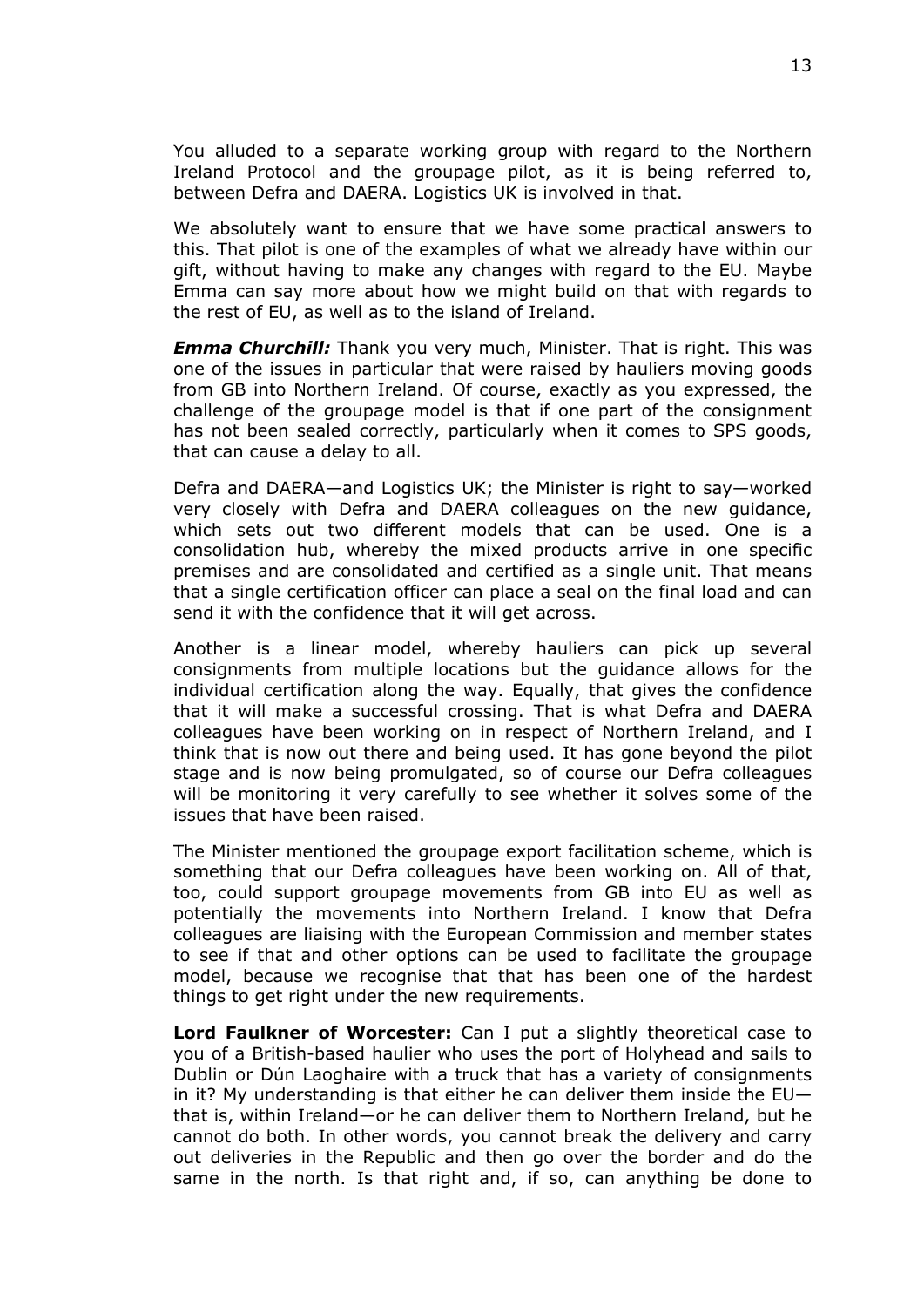ameliorate that?

*Emma Churchill:* I think that technically is correct, but it is something that my colleagues in the Cabinet Office have been working on. I do not want to give you incorrect information, so I suggest that we write to you on that point.

Q63 **The Chair:** Thank you very much. Before we finish the session, I have a very quick question, which came to mind as I was listening to Lord Faulkner, about structural versus system issues. Minister, which processes are working smoothly and which are not?

*Penny Mordaunt:* Again, Emma, who is at the coalface of this, may be able to give you further details. I think there are issues with systems and, as I mentioned at the beginning, we have these narrow but deep problems, which are well publicised. The issues include scanning the correct barcode on exiting GB, which is being resolved through additional training and support, and the office of transit—box 51—issue, whereby people were filling in the wrong thing in the wrong place, which was causing freight to be falsely orange-routed. These issues have been dealt with and are being resolved.

I also mentioned the interface between French IT systems and ours. In addition to that are the issues that are perhaps more difficult to resolve, such as making sure that we are supporting business to adapt its supply chains. That is one of two main areas where people are incurring additional costs. Clearly in the negotiations we were trying to minimise that—examples include electric vehicles and batteries, the chemical sector and the agrifood sector. We were thinking about those things as we were negotiating, and in a lot of the answers that we have given today we have mentioned services and the thinking that is going on. We really want to carry on supporting those businesses to adapt those supply chains and to bring on new interfaces between their systems and ours.

The other main area is administrative costs. We are very conscious of trying to reduce the costs on businesses, and we are trying to make things simpler and to really support businesses in that respect. We have tried to push out some requirements. CDL will continue to discuss those things and to look at options to push out temporary easements; we want to focus on some permanent easements. As I mentioned, a lot of those can be within our gift, but they are certainly within the gift of the Joint Committee. There are things that can be done on the Northern Ireland protocol under the Joint Committee, before you get anywhere near having to go further and address issues in the protocol.

There is a lot that can be done. We are listening to businesses in order to have our agenda set by them and to take up their ideas. We want to make improvements to this but, by and large, given the tremendous work that our officials and businesses have done in the UK in particular, we are in a reasonable place, although we are not remotely complacent about the remaining issues.